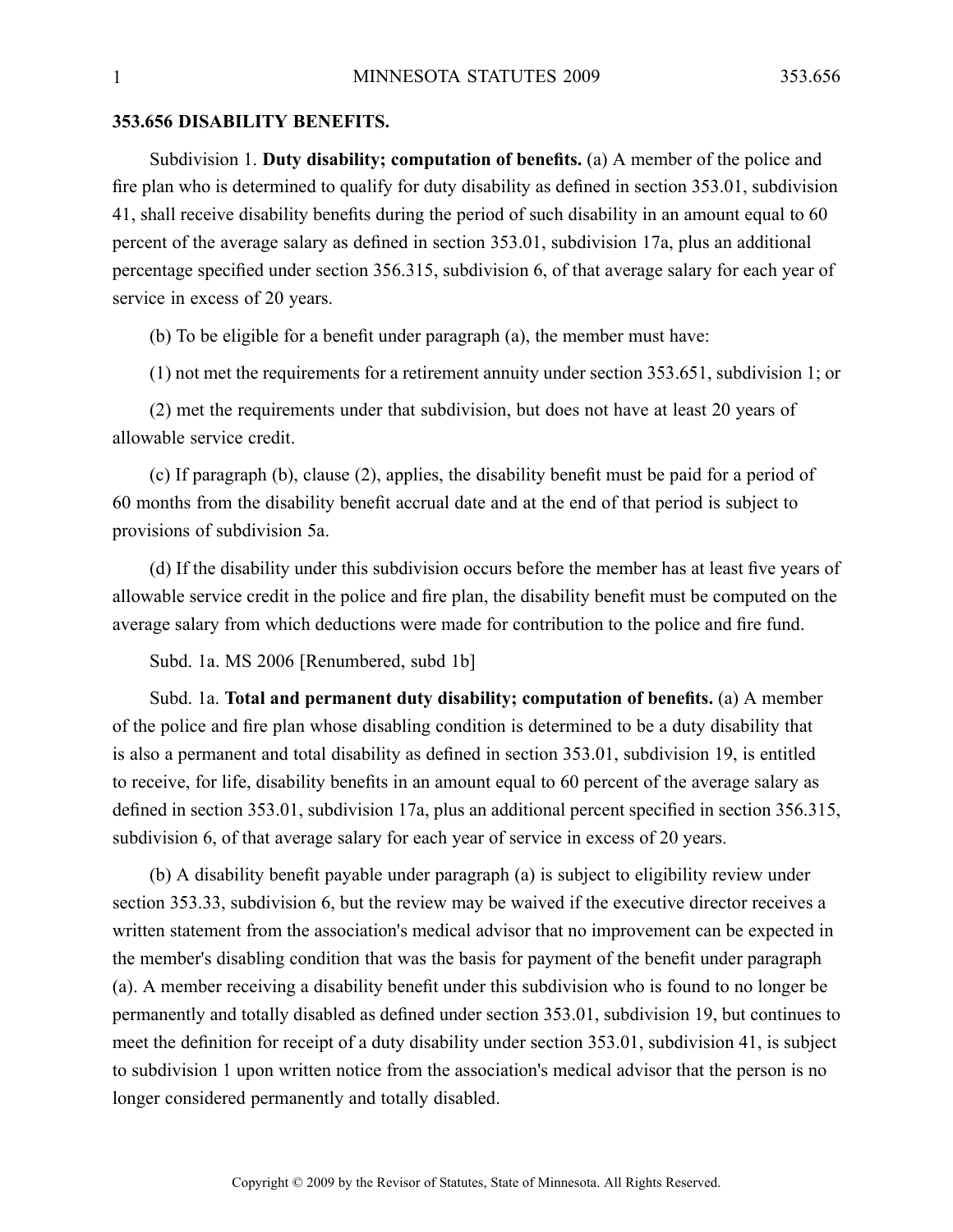(c) If <sup>a</sup> member approved for disability benefits under this subdivision dies before attaining normal retirement age as defined in section 353.01, subdivision 37, paragraph (b), or within 60 months of the effective date of the disability, whichever is later, the surviving spouse is entitled to receive <sup>a</sup> survivor benefit under section 353.657, subdivision 2, paragraph (a), clause (1), if the death is the direct result of the disabling condition for which disability benefits were approved, or section 353.657, subdivision 2, paragraph (a), clause (2), if the death is not directly related to the disabling condition for which benefits were approved under this subdivision.

(d) If the election of an actuarial equivalent optional annuity is not made at the time the permanen<sup>t</sup> and total disability benefit accrues, an election must be made within 90 days before the member attains normal retirement age as defined under section 353.01, subdivision 37, paragraph (b), or having collected total and permanen<sup>t</sup> disability benefits for 60 months, whichever is later. If <sup>a</sup> member receiving disability benefits who has dependent children dies, subdivision 6a, paragraph (c), applies.

Subd. 1b. **Optional annuity election.** (a) A disabled member of the police and fire fund may elect to receive the normal disability benefit or an actuarial equivalent optional annuity. If the election of an actuarial equivalent optional annuity is made before the commencement of paymen<sup>t</sup> of the disability benefit, the optional annuity must begin to accrue on the same date as the disability benefit covering only the disabilitant would have accrued.

(b) If an election of an optional annuity is not made before the commencement of the disability benefit, the disabilitant may elect an optional annuity:

(1) within 90 days before normal retirement age;

(2) upon the filing of an application to convert to an early retirement annuity, if electing to convert to an early retirement annuity before the normal retirement age; or

(3) within 90 days before the expiration of the 60-month period for which <sup>a</sup> disability benefit is paid, if the disability benefit is payable because the disabled member did not have at least 20 years of allowable service at normal retirement age.

(c) If <sup>a</sup> disabled member who has named <sup>a</sup> joint and survivor optional annuity beneficiary dies before the disability benefit ceases and is recalculated under subdivision 5a, the beneficiary eligible to receive the joint and survivor annuity may elect to have the annuity converted at the times designated in paragraph (b), clause (1), (2), or (3), whichever allows for the earliest paymen<sup>t</sup> of <sup>a</sup> higher joint and survivor annuity option resulting from recalculation under subdivision 5a, paragraph (e).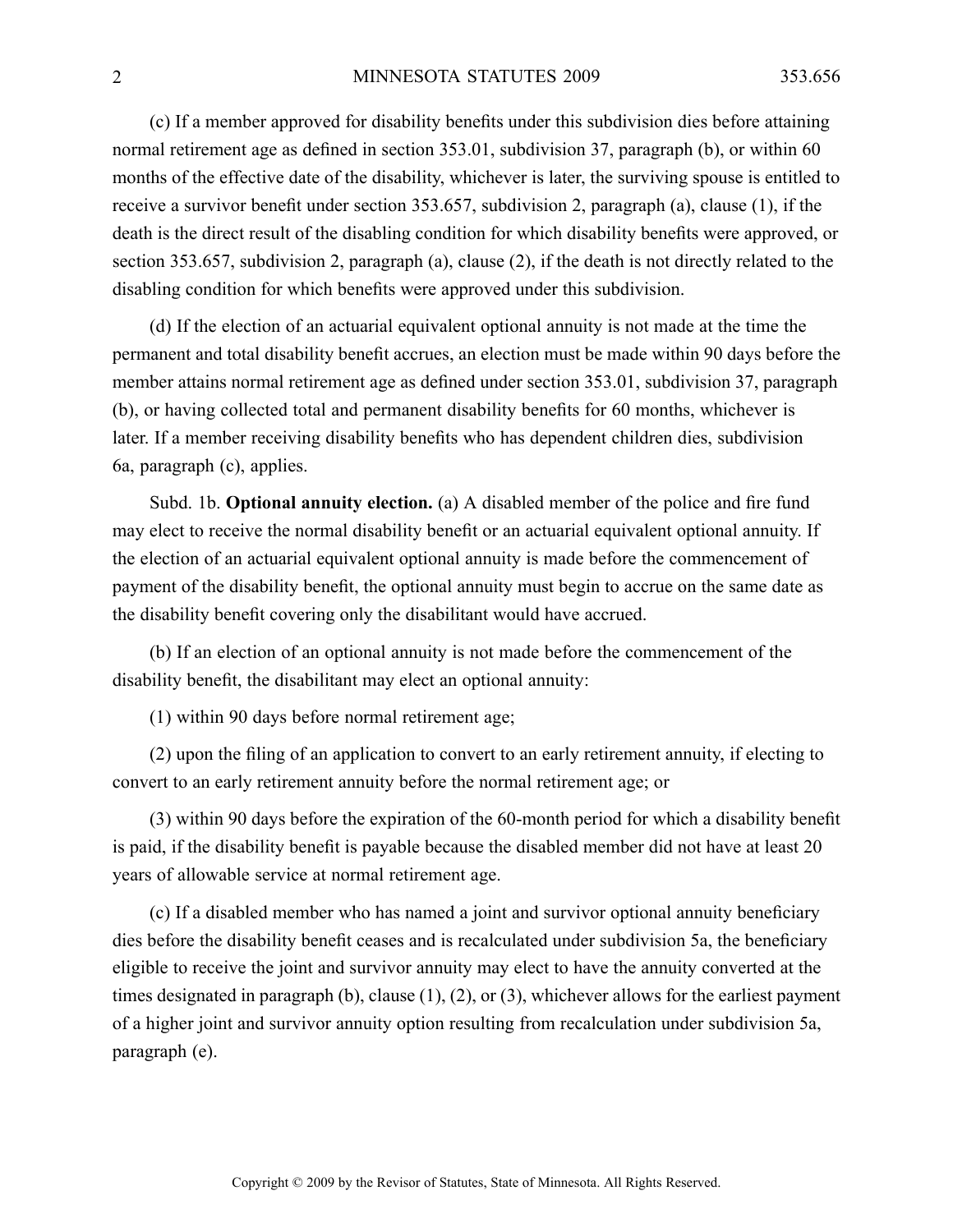(d) A disabled member may name <sup>a</sup> person other than the spouse as beneficiary of <sup>a</sup> joint and survivor annuity only if the spouse of the disabled member permanently waives surviving spouse coverage on the disability application form prescribed by the executive director.

(e) If the spouse of the member permanently waives survivor coverage, the dependent child or children, if any, continue to be eligible for dependent child benefits under section 353.657, subdivision 3, and the designated optional annuity beneficiary may draw the monthly benefit.

(f) Any optional annuity under this subdivision, plus dependent child benefits, if applicable, are subject to the maximum and minimum family benefit amounts specified in section 353.657, subdivision 3a.

Subd. 2. **Benefits paid under workers' compensation law.** (a) If <sup>a</sup> member, as described in subdivision 1, is injured under circumstances which entitle the member to receive benefits under the workers' compensation law, the member shall receive the same benefits as provided in subdivision 1, with disability benefits paid reimbursed and future benefits reduced by all periodic or lump-sum amounts, other than those amounts excluded under paragraph (b), paid to the member under the workers' compensation law, after deduction of amount of attorney fees, authorized under applicable workers' compensation laws, paid by <sup>a</sup> disabilitant if the total of the single life annuity actuarial equivalent disability benefit and the workers' compensation benefit exceeds: (1) the salary the disabled member received as of the date of the disability or (2) the salary currently payable for the same employment position or an employment position substantially similar to the one the person held as of the date of the disability, whichever is greater. The disability benefit must be reduced to that amount which, when added to the workers' compensation benefits, does not exceed the greater of the salaries described in clauses (1) and (2).

(b) Permanent partial disability payments provided for in section 176.101, subdivision 2a, and retraining payments provided for in section 176.102, subdivision 11, must not be offset from disability payments due under paragraph (a) if the amounts of the permanen<sup>t</sup> partial or retraining payments are reported to the executive director in <sup>a</sup> manner specified by the executive director.

Subd. 2a. **Reduction restored; overpayment.** Adisabled member who is eligible to receive <sup>a</sup> disability benefit under subdivision 2 as of June 30, 1987, and whose disability benefit amount had been reduced prior to July 1, 1987, as <sup>a</sup> result of the receipt of workers' compensation benefits, must have the disability benefit paymen<sup>t</sup> amount restored, as of July 1, 1987, calculated in accordance with subdivision 2. However, <sup>a</sup> disabled member is not entitled to receive retroactive repaymen<sup>t</sup> of any disability benefit amounts lost before July 1, 1987, as <sup>a</sup> result of the reduction required before that date because of the receipt of workers' compensation benefits.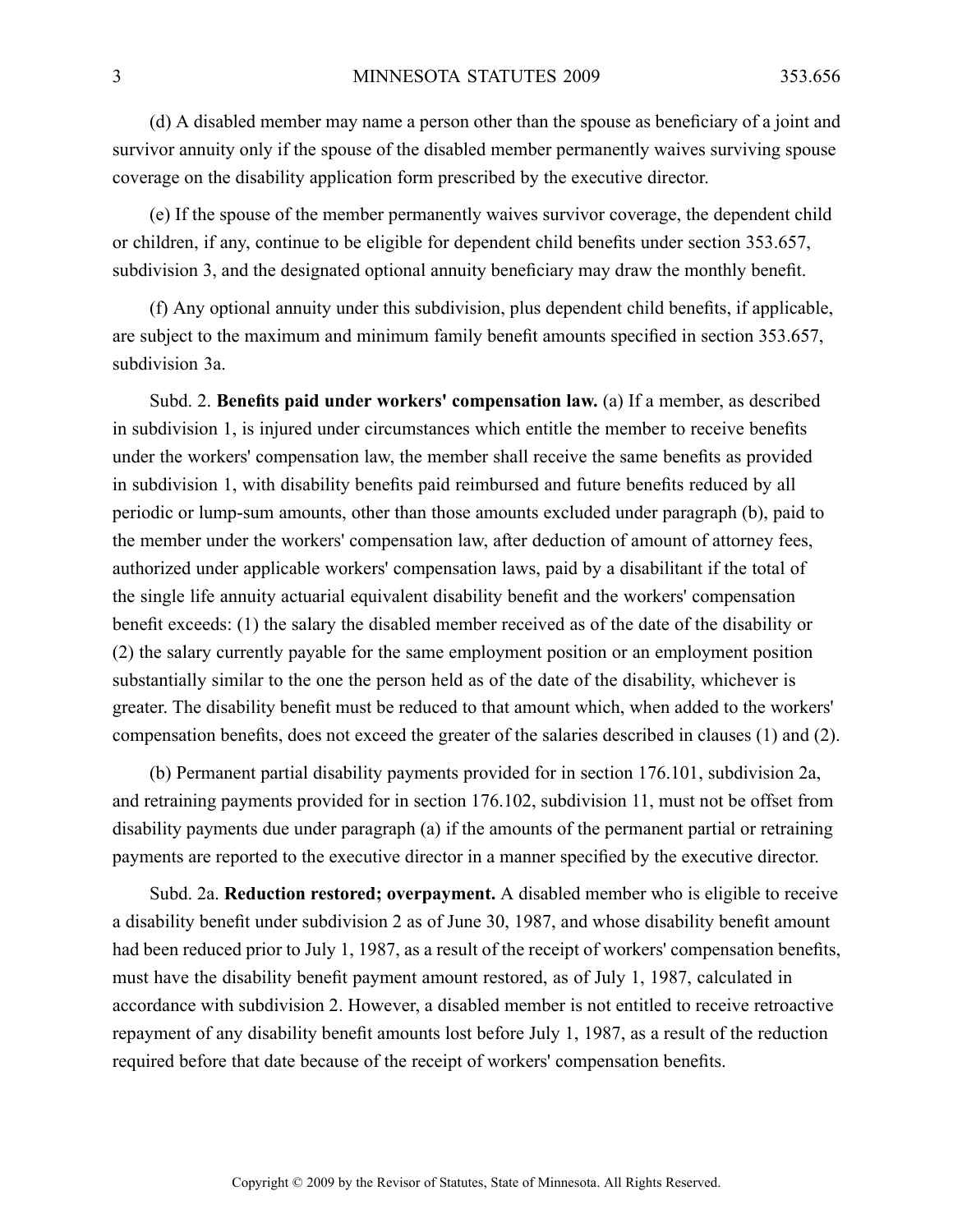Any disability benefit overpayments made before July 1, 1987, and occurring because of the failure to reduce the disability benefit paymen<sup>t</sup> to the extent required because of the receipt of workers' compensation benefits, may be collected by the association through the reduction of disability benefit or annuity paymen<sup>t</sup> made on or after July 1, 1987, until the overpaymen<sup>t</sup> is fully recovered.

Subd. 3. **Regular disability benefit.** (a) A member of the police and fire plan who qualifies for <sup>a</sup> regular disability benefit as defined in section 353.01, subdivision 46, is entitled to receive <sup>a</sup> disability benefit, after filing <sup>a</sup> valid application, in an amount equal to 45 percen<sup>t</sup> of the average salary as defined in section 353.01, subdivision 17a.

(b) To be eligible for <sup>a</sup> benefit under paragraph (a), the member must have at least one year of allowable service credit and have:

(1) not met the requirements for <sup>a</sup> retirement annuity under section 353.651, subdivision 1, or

(2) met the requirements under that subdivision, but does not have at least 15 years of allowable service credit.

(c) If paragraph (b), clause (2), applies, the disability benefit must be paid for <sup>a</sup> period of 60 months from the disability benefit accrual date and, at the end of that period, is subject to provisions of subdivision 5a.

(d) For <sup>a</sup> member who is employed as <sup>a</sup> full-time firefighter by the Department of Military Affairs of the state of Minnesota, allowable service as <sup>a</sup> full-time state Military Affairs Department firefighter credited by the Minnesota State Retirement System may be used in meeting the minimum allowable service requirement of this subdivision.

Subd. 3a. **Total and permanen<sup>t</sup> regular disability; computation of benefits.** (a) A member of the police and fire plan whose disabling condition is determined to be <sup>a</sup> regular disability under section 353.01, subdivision 46, that is also <sup>a</sup> permanen<sup>t</sup> and total disability as defined in section 353.01, subdivision 19, is entitled to receive, for life, <sup>a</sup> disability benefit in an amount equal to 45 percen<sup>t</sup> of the average salary as defined in section 353.01, subdivision 17a, plus an additional percen<sup>t</sup> specified in section 356.315, subdivision 6, of that average salary for each year of service in excess of 15 years.

(b) A disability benefit payable under paragraph (a) is subject to eligibility review under section 353.33, subdivision 6, but the review may be waived if the executive director receives <sup>a</sup> written statement from the association's medical advisor that no improvement can be expected in the member's disabling condition that was the basis for paymen<sup>t</sup> of the benefit under paragraph (a). Amember receiving <sup>a</sup> disability benefit under this subdivision who is found to no longer be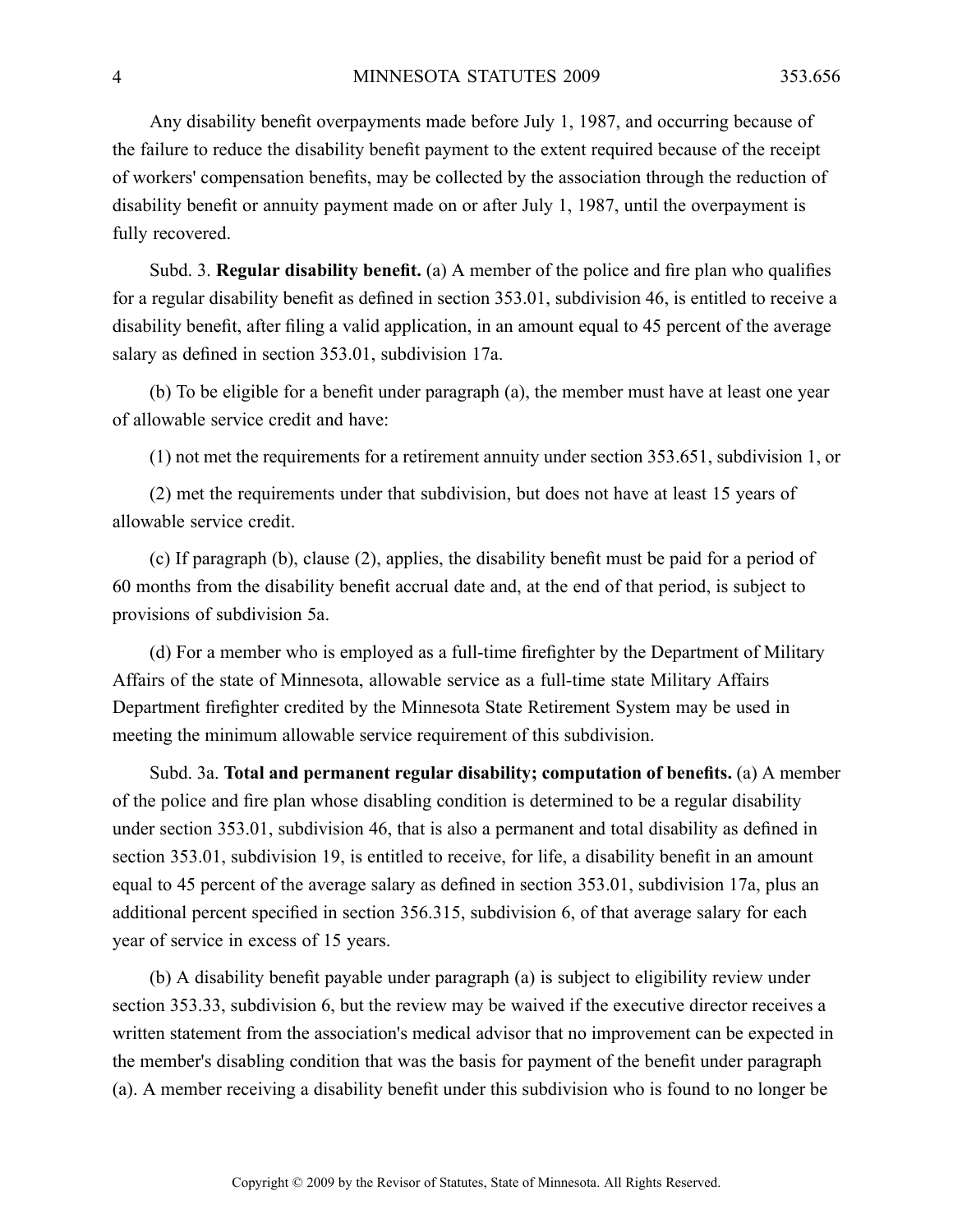permanently and totally disabled as defined under section 353.01, subdivision 19, but continues to meet the definition for receipt of <sup>a</sup> regular disability under section 353.01, subdivision 46, is subject to subdivision 3 upon written notice from the association's medical advisor that the person is no longer considered permanently and totally disabled.

(c) A member approved for disability benefits under this subdivision may elect to receive <sup>a</sup> normal disability benefit or an actuarial equivalent optional annuity. If the election of an actuarial equivalent optional annuity is not made at the time the total and permanen<sup>t</sup> disability benefit accrues, an election must be made within 90 days before the member attains normal retirement age as defined in section 353.01, subdivision 37, paragraph (b), or having collected disability benefits for 60 months, whichever is later. No surviving spouse benefits are payable if the member dies during the period in which <sup>a</sup> normal total and permanen<sup>t</sup> disability benefit is being paid. If <sup>a</sup> member receiving disability benefits who has dependent children dies, subdivision 6a, paragraph (c), applies.

Subd. 4. **Limitation on disability benefit payments.** (a) No member is entitled to receive <sup>a</sup> disability benefit paymen<sup>t</sup> when there remains to the member's credit unused annual leave, sick leave, or any other employer-provided salary continuation plan, or under any other circumstances when, during the period of disability, there has been no impairment of the person's salary as <sup>a</sup> police officer, <sup>a</sup> firefighter, or <sup>a</sup> paramedic as defined in section 353.64, subdivision 10, whichever applies.

(b) If <sup>a</sup> disabled member resumes <sup>a</sup> gainful occupation with earnings that, when added to the normal disability benefit, and workers' compensation benefit if applicable, exceed the disabilitant reemployment earnings limit, the amount of the disability benefit must be reduced as provided in this paragraph. The disabilitant reemployment earnings limit is the greater of:

(1) the salary earned at the date of disability; or

(2) 125 percen<sup>t</sup> of the base salary currently paid by the employing governmental subdivision for similar positions.

(c) The disability benefit must be reduced by one dollar for each three dollars by which the total amount of the current disability benefit, any workers' compensation benefits if applicable, and actual earnings exceed the greater disabilitant reemployment earnings limit. In no event may the disability benefit as adjusted under this subdivision exceed the disability benefit originally allowed.

Subd. 5. [Repealed, 2007 <sup>c</sup> 134 art 4 <sup>s</sup> 36]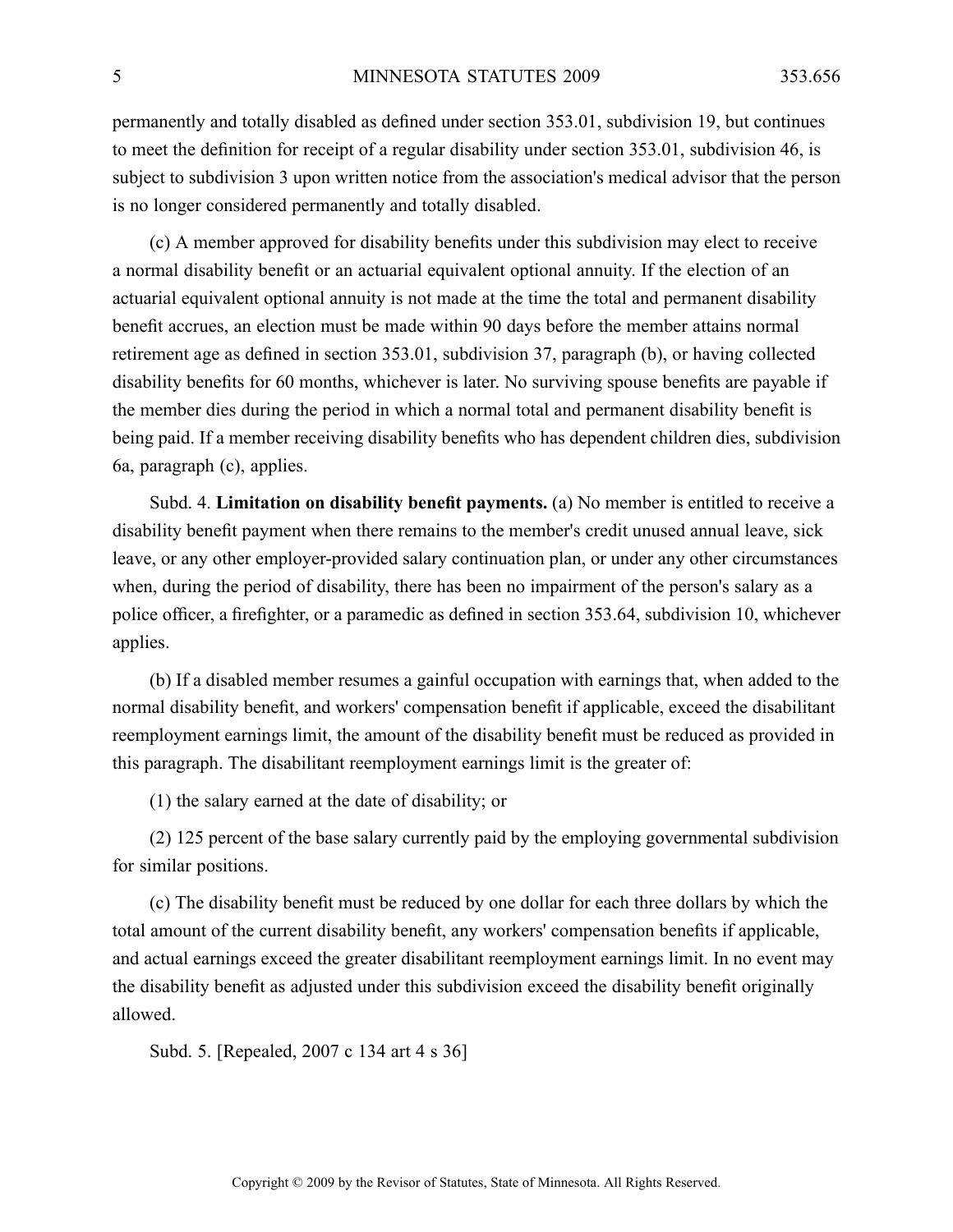Subd. 5a. **Cessation of disability benefit.** (a) The association shall cease the paymen<sup>t</sup> of any disability benefit the first of the month following the reinstatement of <sup>a</sup> member to full time or less than full-time service in <sup>a</sup> position covered by the police and fire fund.

(b) A disability benefit paid to <sup>a</sup> disabled member of the police and fire plan, that was granted under laws in effect after June 30, 2007, terminates at the end of the month in which the member:

(1) reaches normal retirement age;

(2) if the disability benefit is payable for <sup>a</sup> 60-month period as determined under subdivisions 1 and 3, as applicable, the first of the month following the expiration of the 60-month period; or

(3) if the disabled member so chooses, the end of the month in which the member has elected to convert to an early retirement annuity under section 353.651, subdivision 4.

(c) If the police and fire plan member continues to be disabled when the disability benefit terminates under this subdivision, the member is deemed to be retired. The individual is entitled to receive <sup>a</sup> normal retirement annuity or an early retirement annuity under section 353.651, whichever is applicable, as further specified in paragraph (d) or (e). If the individual did not previously elect an optional annuity under subdivision 1a, paragraph (a), the individual may elect an optional annuity under subdivision 1a, paragraph (b).

(d) A member of the police and fire plan who is receiving <sup>a</sup> disability benefit under this section may, upon application, elect to receive an early retirement annuity under section 353.651, subdivision 4, at any time after attaining age 50, but must convert to <sup>a</sup> retirement annuity no later than the end of the month in which the disabled member attains normal retirement age. An early retirement annuity elected under this subdivision must be calculated on the disabled member's accrued years of service and average salary as defined in section 353.01, subdivision 17a, and when elected, the member is deemed to be retired.

(e) When an individual's benefit is recalculated as <sup>a</sup> retirement annuity under this section, the annuity must be based on clause (1) or clause (2), whichever provides the greater amount:

(1) the benefit amount at the time of reclassification, including all prior adjustments provided under Minnesota Statutes 2008, section 11A.18, through January 1, 2009, and thereafter as provided in section 356.415; or

(2) <sup>a</sup> benefit amount computed on the member's actual years of accrued allowable service credit and the law in effect at the time the disability benefit first accrued, plus any increases that would have applied since that date under section Minnesota Statutes 2008, 11A.18, through January 1, 2009, and thereafter as provided in section 356.415.

Subd. 6. [Repealed, 1993 <sup>c</sup> 307 art 4 <sup>s</sup> 54]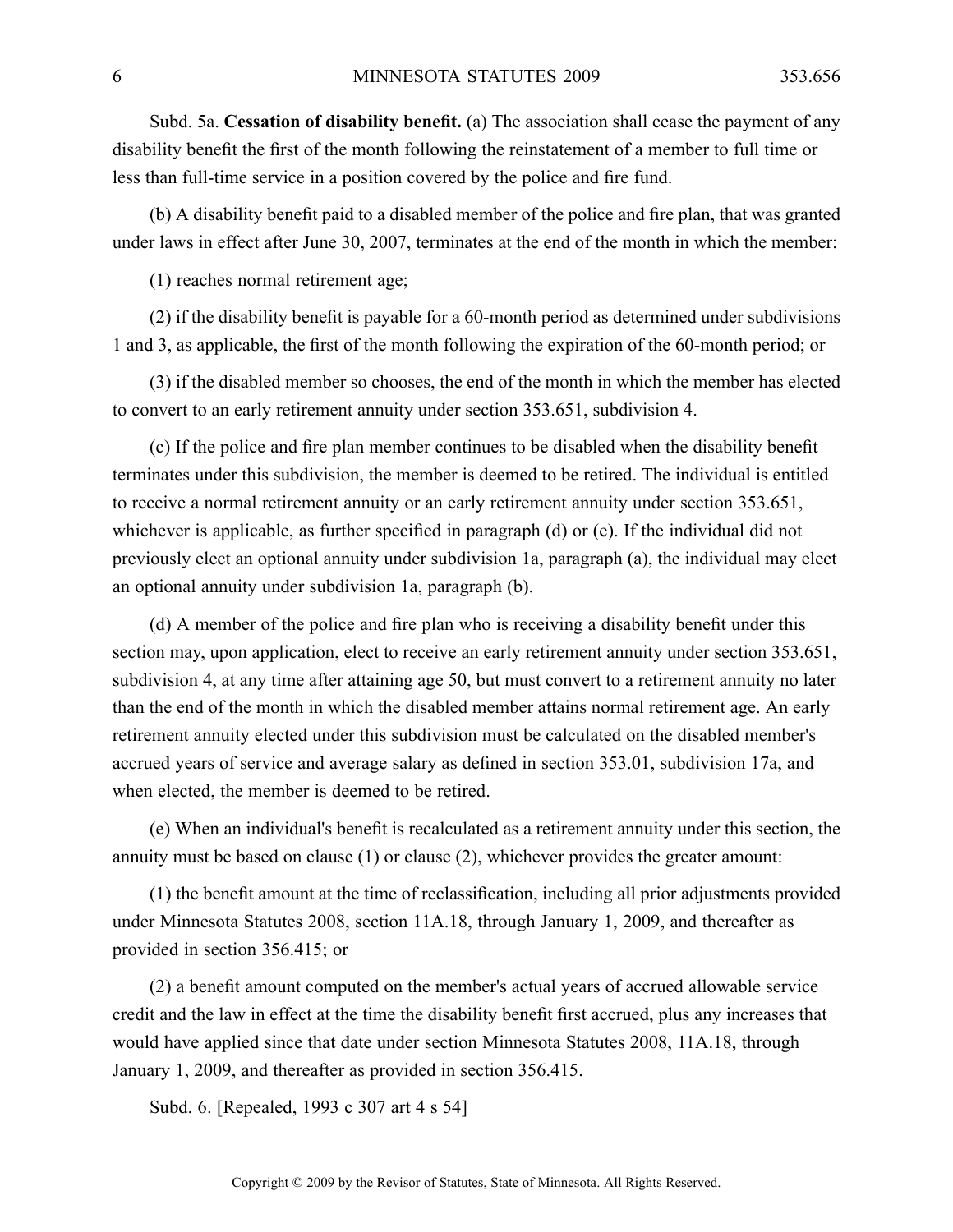Subd. 6a. **Disability survivor benefits for pre-July 1, 2007, disabilitants.** (a) If <sup>a</sup> member who is receiving <sup>a</sup> disability benefit that was granted under the laws in effect before July 1, 2007, dies before attaining normal retirement age as defined under section 353.01, subdivision 37, paragraph (b), or within five years of the effective date of the disability, whichever is later, the surviving spouse shall receive <sup>a</sup> survivor benefit under section 353.657, subdivision 2, paragraph (a), clause (2); or 2a, unless the surviving spouse elected to receive <sup>a</sup> refund under section 353.32, subdivision 1. The joint and survivor optional annuity under subdivision 2a is based on the minimum disability benefit under subdivision 1 or 3, or the deceased member's allowable service, whichever is greater.

(b) If the disability benefit was granted under the laws in effect before July 1, 2007, and the disabilitant is living at the age required for receipt of <sup>a</sup> retirement annuity under section 353.651, subdivision 1, or five years after the effective date of the disability, whichever is later, the disabled member may continue to receive <sup>a</sup> normal disability benefit, or the member may elect <sup>a</sup> joint and survivor optional annuity under section 353.30. The optional annuity is based on the minimum disability benefit under subdivision 1 or 3, or the member's allowable service, whichever is greater. The election of this joint and survivor annuity must occur within 90 days before attaining normal retirement age as defined under section 353.01, subdivision 37, paragraph (b), or within 90 days before the five-year anniversary of the effective date of the disability benefit, whichever is later. The optional annuity takes effect the first of the month following the month in which the person attains the age required for receipt of <sup>a</sup> retirement annuity under section 353.651, subdivision 1, or reaches the five-year anniversary of the effective date of the disability benefit, whichever is later.

(c) If any disabled member dies while receiving <sup>a</sup> benefit and has <sup>a</sup> dependent child or children, the association shall gran<sup>t</sup> <sup>a</sup> dependent child benefit under section 353.657, subdivision 3.

Subd. 7. [Repealed, 1992 <sup>c</sup> 432 art 2 <sup>s</sup> 51]

Subd. 8. **Application procedure to determine eligibility for police and fire plan disability benefits.** The application procedures to determine eligibility for police and fire plan disability benefits are defined under section 353.031.

Subd. 9. [Repealed, 2007 <sup>c</sup> 134 art 4 <sup>s</sup> 36]

Subd. 10. **Accrual of benefits.** (a) Except for <sup>a</sup> total and permanen<sup>t</sup> disability under subdivision 1a, <sup>a</sup> disability benefit begins to accrue when the applicant is no longer receiving any form of compensation, whether salary or paid leave 90 days preceding the filing of an application; or, if annual or sick leave, or any other employer-paid salary continuation plan is paid for more than the 90-day period, from the date on which the paymen<sup>t</sup> of salary ceased, whichever is later. Except for <sup>a</sup> total and permanen<sup>t</sup> disability under subdivision 1a, no member is entitled